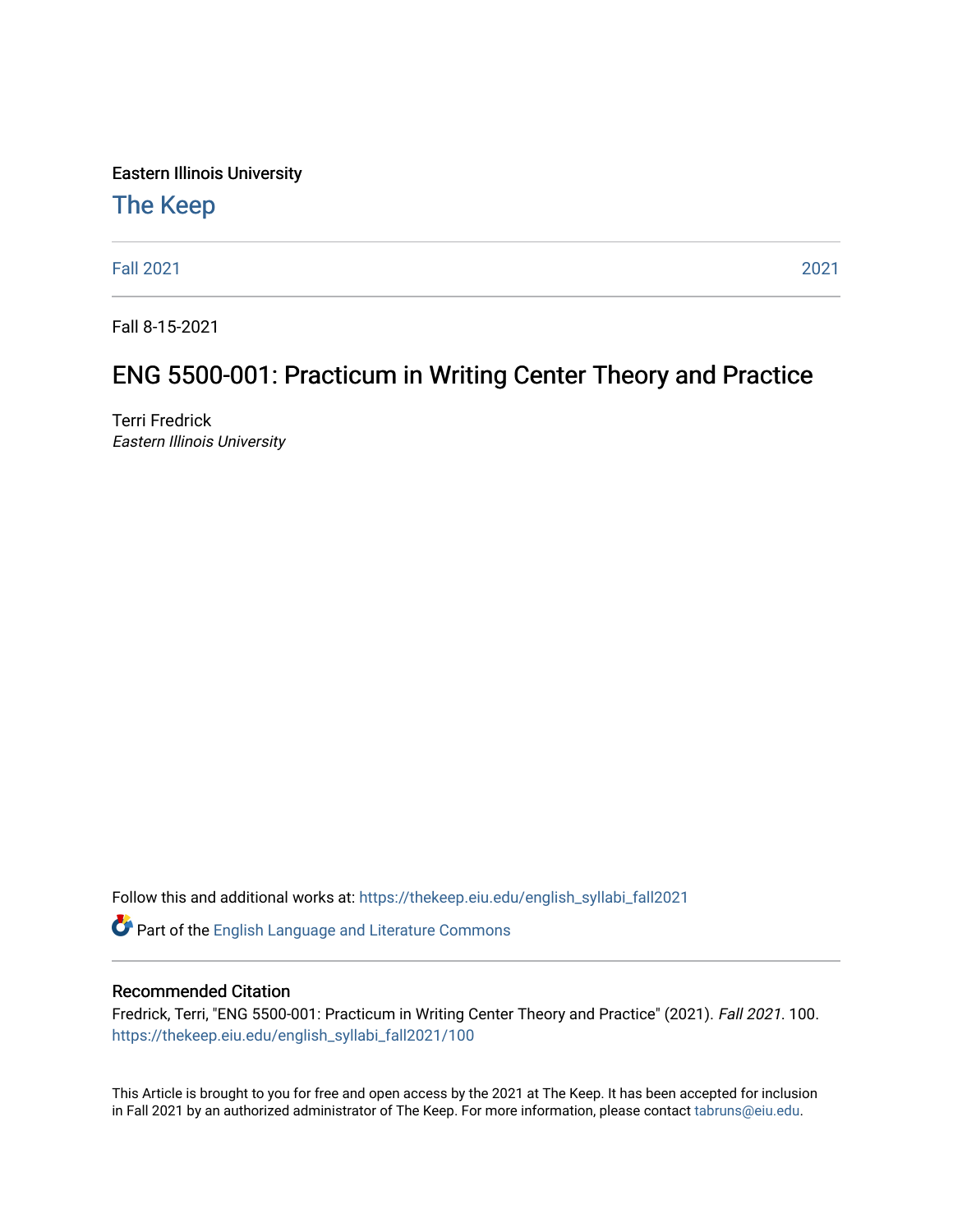

[Writing Center Practicum 2021](https://online.eiu.edu/d2l/home/198755)



# Course syllabus

## **ENG 5500: Practicum in Writing Center Theory and Practice**

Fall 2021 | Wednesdays 3:00-5:00 | (1 credit)

The practicum is a seminar in the theory and practice (praxis) of writing center consulting. Each week, we will discuss readings and issues related to your work in the writing center.

#### **Attendance and Participation**

Because we talk about important issues for our community of practice, because much of the work done in practicum is collaborative, because you are serious scholars and professionals, and because you receive one course credit for this course, it is reasonable to expect you will attend—on time—every class session. *If an emergency arises, contact Dr. Fredrick and Dr. Smith as soon as possible via email or phone.*

Of course, you are expected to come to class with all books and other materials, prepared to contribute to a lively informed discussion of assigned readings.

#### **Assessment, Evaluation, and Grades**

You will receive written and oral feedback on your performance in this class, the written work you submit, and your work as a consultant in the writing center. You will not receive a letter grade for this course: the options are "credit" or "no credit."

#### **Overview of Assignments**

#### *Weekly discussion posts in D2L:* We have set up a forum for each week of the

semester under Discussions. Each week, you should use this space to reflect on your consulting experiences and/or to articulate questions or insights about your work, the readings, etc. By noon each Friday, you should initiate a thread on a topic of your choice. By 11:59 pm each Sunday, you should have replied substantively to at least two other threads from that week.

*Formal Responses:* Most weeks you will compose a formal written response in which you analyze and reflect on concepts, strategies, and issues presented in one of the assigned readings as part of the development of your praxis and philosophy of